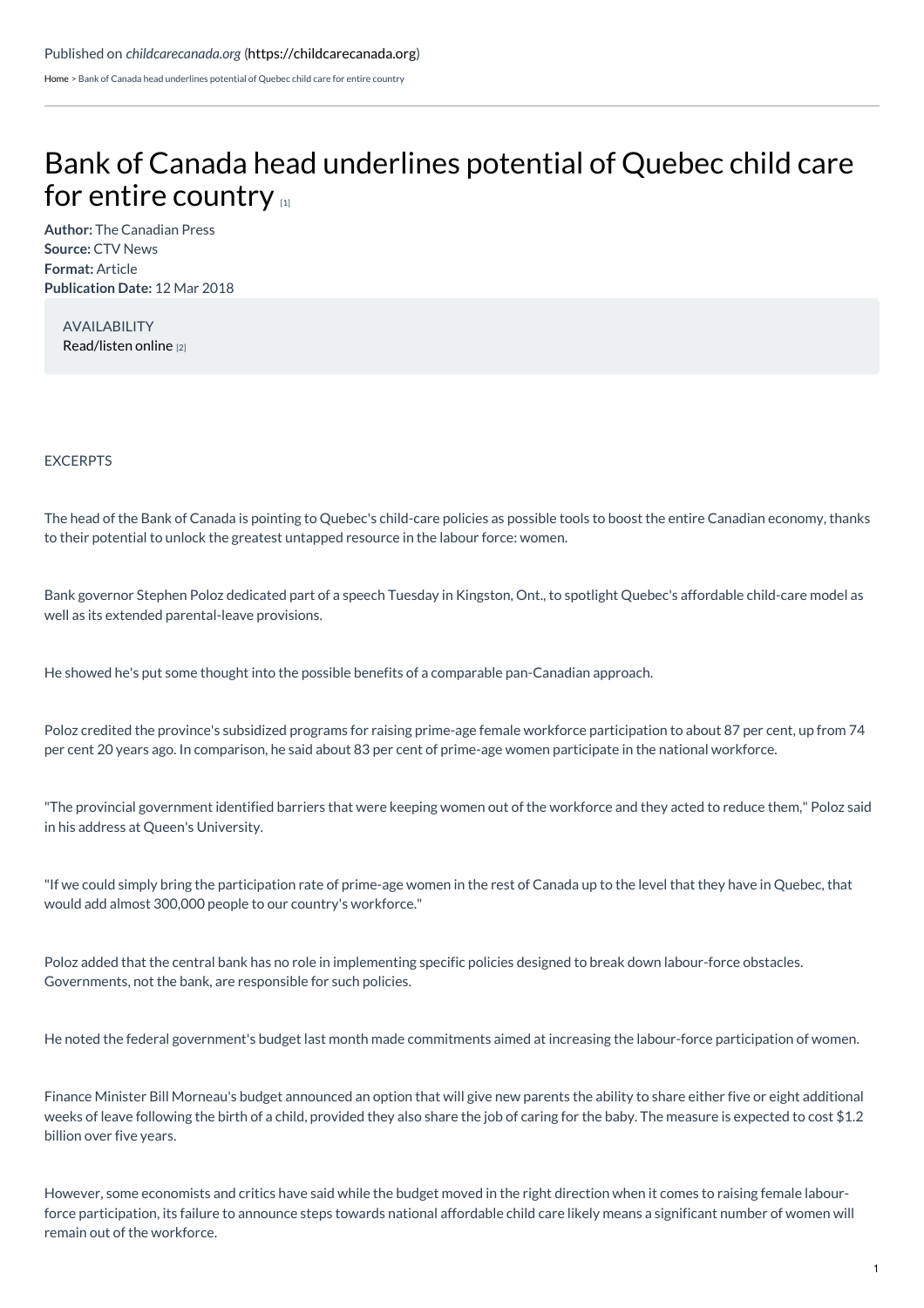The Liberal government made promises in previous budgets to spend \$7.5 billion over 11 years to help ease the burden of child-care costs. Part of the goal of the funding was to create 40,000 new, subsidized daycare spaces countrywide over three years.

But child-care advocates have said it's not enough. Before the budget, they asked Ottawa to raise its spending to \$1 billion annually to match what the Paul Martin Liberals promised more than 10 years ago.

In his address, Poloz pointed to other under-represented demographic groups that could help the economy. He said encouraging more of these people into the workforce would enable Canada to permanently raise its growth capacity without generating higher inflation.

Combined with women, he said assisting more young people, Indigenous peoples, recent immigrants and Canadians living with disabilities to enter the job market could help the labour force expand by half a million people. By his estimate, that kind of workforce injection could raise the country's output by \$30 billion per year or 1.5 per cent.

"That's equal to a permanent increase in output of almost \$1,000 per Canadian every year, and that's even before you factor in the possible investment and productivity gains that would come with such an increase in labour supply," he said.

"Clearly, that's a prize worth pursuing."

When it comes to the potential of Quebec-style child care, a 2012 academic study on the provincial system estimated it had allowed 70,000 more mothers with children under the age of 14 to hold jobs in 2008 than would have otherwise been the case. The estimated fourper-cent increase in the province's female labour force gave the provincial economy a 1.7 per cent boost.

Internal federal analyses, previously obtained by The Canadian Press under the access to information law, have suggested a similar effect could be had nationally, particularly during a period of strong economic growth that would increase labour demand.

New Democrat Leader Jagmeet Singh weighed in on Poloz's remarks.

"The cost of child care traps many parents in a financial straitjacket," Singh said in a statement Tuesday to The Canadian Press."Parents are forced to choose between giving up a source of income or paying as much as \$2,000 a month for child care."

Singh said the government has chosen a "timid" approach that is not universal, fails to lower costs significantly and delays funding ten years down the line.

## -reprinted from The Chronicle Herald

#### **Related link:**

Pay equity legislation is important, but that alone will not close the gap for women. [Affordable](https://childcarecanada.org/documents/child-care-news/18/03/pay-equity-legislation-important-alone-will-not-close-gap-women-affo) and accessible child care will. [3] **Region:** [Canada](https://childcarecanada.org/taxonomy/term/7864) [4]

**Tags:** [affordability](https://childcarecanada.org/category/tags/affordability) [5] [accessibility](https://childcarecanada.org/category/tags/accessiblity) [6] [government](https://childcarecanada.org/taxonomy/term/8941) [7] [funding](https://childcarecanada.org/category/tags/funding) [8] [child](https://childcarecanada.org/category/tags/child-care) care [9] [universal](https://childcarecanada.org/category/tags/universal) [10] [public](https://childcarecanada.org/category/tags/public) [11] [system](https://childcarecanada.org/category/tags/system) [12] female labour force [participation](https://childcarecanada.org/taxonomy/term/8939) [13] mothers labour force [participation](https://childcarecanada.org/taxonomy/term/8942) [14] [advocacy](https://childcarecanada.org/category/tags/advocacy) [15] social [policy](https://childcarecanada.org/category/tags/social-policy) [16] [economy](https://childcarecanada.org/category/tags/economy) [17]